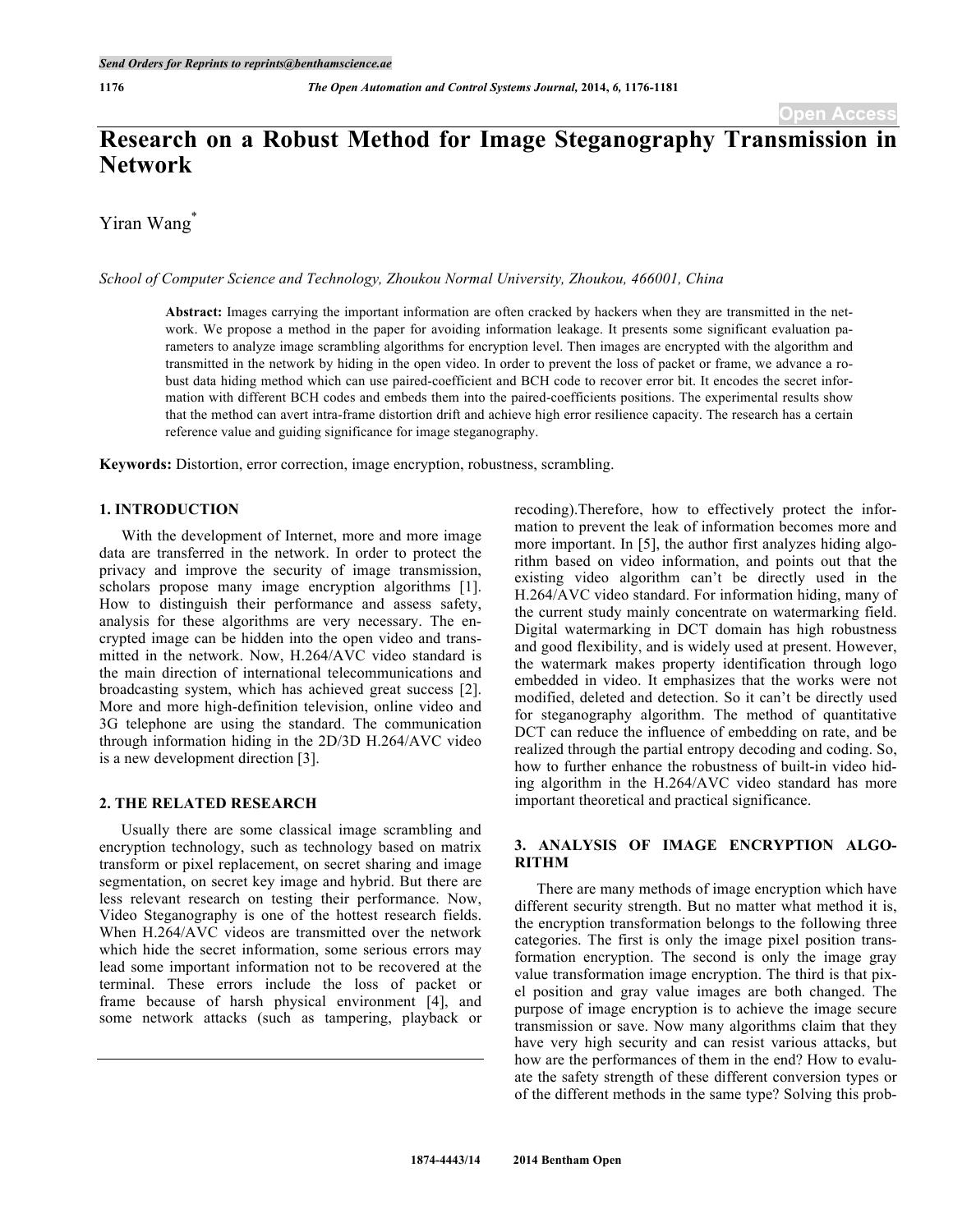lem will have important significance in research of image encryption, and it will be able to increase the security.

# **3.1. Scrambling Encryption Parameters**

The paper will give some parameters to analyze the relationship between parameters and image scrambling degree or safety degree. In the following analysis, Symbols represent certain meaning.  $G = (g_{ij})_{M \times N}$ , presents the original image which size is  $M \times N$ .  $g_{ij}$  is the pixel gray value in the image,  $C = (c_{ij})_{M \times N}$  is the disposed image after G is encrypted.

#### Definition 1. Fixed point ratio

It points the fixed points as a percentage of all pixels. It can be described as following equation (1).

$$
BD(G,C) = \frac{\sum_{i=1}^{M} \sum_{j=1}^{N} f(i,j)}{MN} \times 100\%, f(i,j) = \begin{cases} 1 & g_{ij} = c_{ij} \\ 0 & g_{ij} \neq c_{ij} \end{cases}
$$
 (1)

In general, the value of BD is smaller, the difference of G and C is bigger. And the scrambling effect is better.

Definition 2. Information entropy

It is used to measure the uncertainty of information contained in images. Supposed the gray level of G is  $L$ ,  $x_i$  represents the i grey,  $p(x_i)$  is the proportion of  $x_i$  in G, and  $\sum_{i=1}^{n} p(x_i) = 1$ 

$$
H(G) = -\sum_{i=1}^{L} p(x_i) \log_2 p(x_i)
$$
 (2)

Information entropy can measure the distribution of image gray value. The gray level is more distributed wellproportioned, the image information entropy is more bigger.

Definition 3. Average change value of gray

$$
GAVE(G, C) = \frac{\sum_{i=1}^{M} \sum_{j=1}^{N} |g_{ij} - c_{ij}|}{MN}
$$
\n(3)

When G=C, GAVE=0. But if  $C = G^{-1}$ , GAVE=L. Obviously, the image scrambling effect and security of encryption are the worst in these two kinds of circumstances. When the gray values of two images generate uniform change, scrambling effect is the best. The best situation should be that  $GAVE = L/2$ .

Definition 4. The self correlation of r-m

$$
R^{r,m}(G) = \frac{\sum_{i=1}^{M} \sum_{j=1}^{N} \left| G_{i,j}^{r,m} \right|}{MN} \times 100\%
$$
(4)

This parameter represents the related degree of pixels within adjacent areas. When r and m change, the value of the parameter R will change too. The values of r and m are



**Fig. (1).** Lena.bmp.

smaller, The parameter R more accurately portray the association degree of pixel gray value in the image. The greater the parameter value is, that image of the self -correlation is high.

Definition 5. Image similarity

In the real world, people often want to compare whether the two images are similar. In image encryption, the comparison is more important. If the encrypted image and the original image have many similar places, so the security degree of the encrypted image is very poor.

$$
XSD(G, C, \alpha, \beta) = 1 - \frac{\sum_{i=1}^{M} \sum_{j=1}^{N} [c_{i+\alpha, j+\beta} - g_{ij}]^{2}}{\sum_{i=1}^{M} \sum_{j=1}^{N} g_{ij}^{2}}
$$
(5)

For image encryption, the similarity of the original image and encrypted is smaller, the security is more high.

# **3.2. Experiment Results Analysis**

The following study to test and verify the reliability of parameters with chaotic encryption scheme based on 3D Cat mapping. The encryption thought is described as the following.

Step 1. Enter a 128 bit key, divide it into 8 groups, and generate parameters of 3D CAT mapping, initial conditions of Logistic mapping and initial value of the iterative operation .

Step 2. Make the two-dimensional image into a plurality of cube image.

Step 3. Make use of 3D CAT mapping to scramble the cube image.

Step 4. Generate parameters of images iteration by using Logistic mapping, and make use of XOR operation on the image to scramble it confusing.

Step 5. Convert the scrambled and confused image into a two-dimensional encryption image.

From these steps above, we can see that the plan realizes the image encryption after confusion and scrambling many times. The encrypted image not only changed the pixel position of the original image, but also changed the gray value. We encrypt an image named Lena.bmp in Fig. (**1**) and the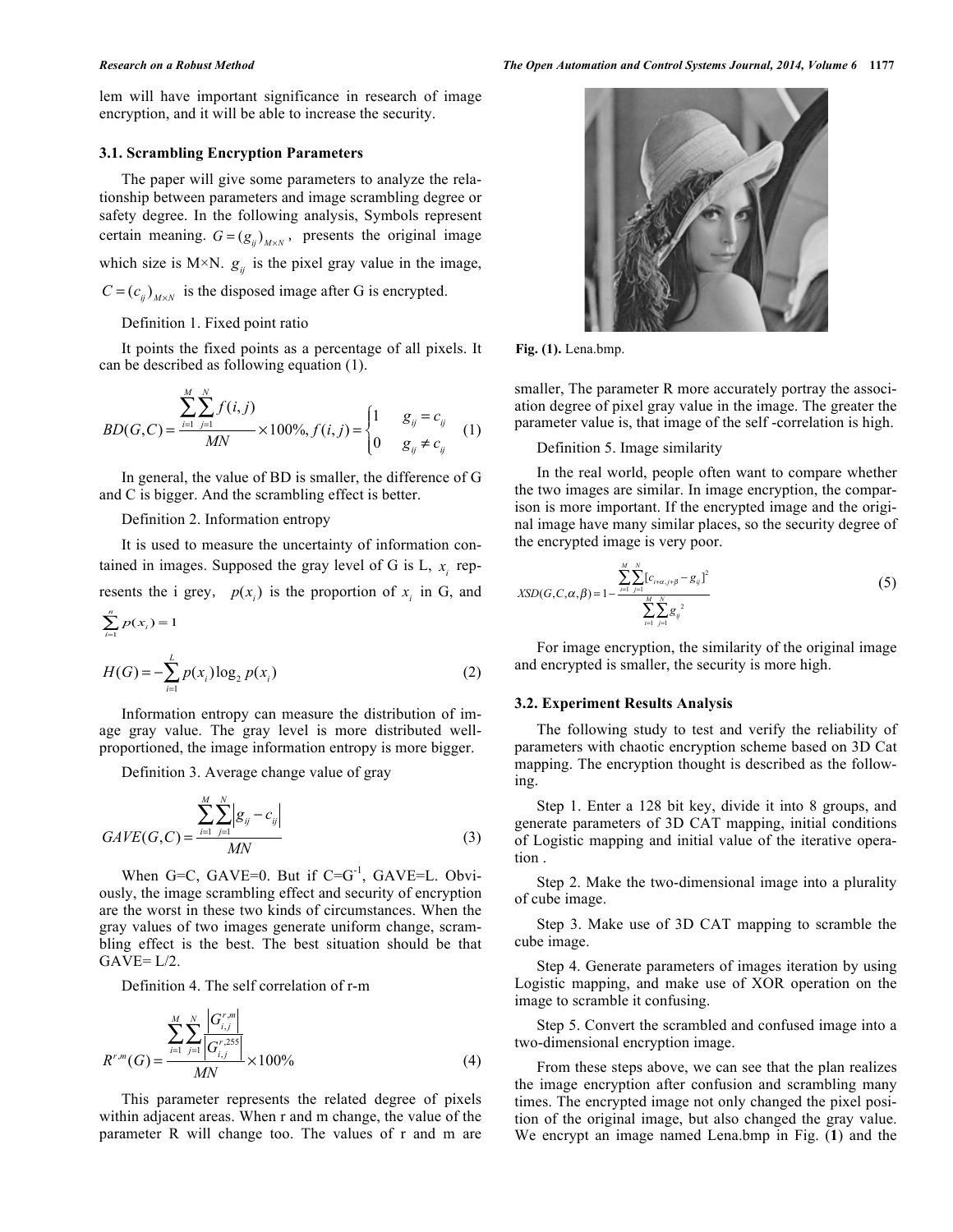

**Fig. (2).** Lena\_3catA.bmp.



**Fig. (3).** Lena\_3catB.bmp.

experiment results show as Fig. (**2**) and Fig. (**3**) by using plan above when the key adopts the value respectively "1234567890123456" and "1234567890123458".

Test results of each scrambling parameter by the encryption scheme are listed as following.

Compared with the original image, the fixed point ratio of encrypted image lena\_3catA.bmp is only 0.4074%, lena 3catB.bmp is 0.3921%. They are very small, and it illustrates that the scrambling effect is very good. Two infor-

| m          |        | $\mathbf{2}$ | 3      | $\overline{\mathbf{4}}$ | 5      | 6      | 7      | 8      | 9      | 10     |
|------------|--------|--------------|--------|-------------------------|--------|--------|--------|--------|--------|--------|
| Lena       | 0.3613 | 0.4838       | 0.5719 | 0.6336                  | 0.6799 | 0.7156 | 0.7449 | 0.7687 | 0.7890 | 0.8064 |
| Lena 3catA | 0.1218 | 0.1283       | 0.1349 | 0.1416                  | 0.1480 | 0.1545 | 0.1609 | 0.1675 | 0.1739 | 0.1804 |
| Lena 3catB | 0.1221 | 0.1291       | 0.1361 | 0.1431                  | 0.1497 | 0.1566 | 0.1632 | 0.1700 | 0.1765 | 0.1831 |
| m          | 11     | 12           | 13     | 14                      | 15     | 16     | 17     | 18     | 19     | 20     |
| Lena       | 0.8219 | 0.8350       | 0.8467 | 0.8572                  | 0.8667 | 0.8756 | 0.8831 | 0.8901 | 0.8968 | 0.9027 |
| Lena 3catA | 0.1872 | 0.1941       | 0.2008 | 0.2076                  | 0.2145 | 0.2211 | 0.2278 | 0.2344 | 0.2410 | 0.2474 |
| Lena 3catB | 0.1896 | 0.1958       | 0.2021 | 0.2085                  | 0.2148 | 0.2214 | 0.2280 | 0.2344 | 0.2407 | 0.2474 |

**Table 1. Image self correlation(r=1).**

mation entropy of image encryption are H(lena\_3catA.bmp)=7.9974 and H(lena\_3catB.bmp)= 7.9971. They have very small differences, and are close to the maximum entropy of 256 gray level images. This shows that the gray distribution of two encrypted images is very uniform and it achieves the good encryption effect. The average change values of gray of two encryption images are 72.85 and 73.28. They are much larger than the values of Arnold transform and magic transform encryption. It once again illustrates that encrypted image is very sensitive to the key. Small changes of the key will lead to a great change in encrypted image. We calculate the self correlation of r-m of images which meet the conditions,  $r=1$  and  $0 \le m \le 21$ . The results are shown in Table **1**.

The Image similarities among three images are respectively as following.

XSD(lena.bmp,lena\_3catA.bmp)=0.5603,

XSD(lena.bmp,lena\_3catB.bmp)= 0.5550,

XSD(lena\_3catA.bmp,lena\_3catB.bmp)= 0.4946

There are great differences between original image and encrypted image. But the differences between lena\_3catA.bmp and lena\_3catB.bmp are larger than that. The security of encryption is better.

From above result analysis, we can see the parameters of chaotic encryption scheme based on 3D Cat mapping is far superior to other encryption scheme. It proves that it is a good performance and high security encryption scheme.

# **4. DESIGN AND IMPLEMENTATION OF BCH CODES ROBUST METHOD OF DOUBLE COEFFI-CIENT STEGANOGRAPHY**

BCH code is a powerful tool against bit errors which is widely used in digital watermarking or image information hiding [6]. However, these studies are not based on H.264/AVC video. Now, there are two kinds of questions in H.264/AVC video steganography. One is the intra frame distortion drift which can lead to serious visual distortion for embedded video. The other is modification of DCT coefficient which can cause the decline of embedding capacity and robust performance. So we put forward higher requirements on the study of robust video steganography based on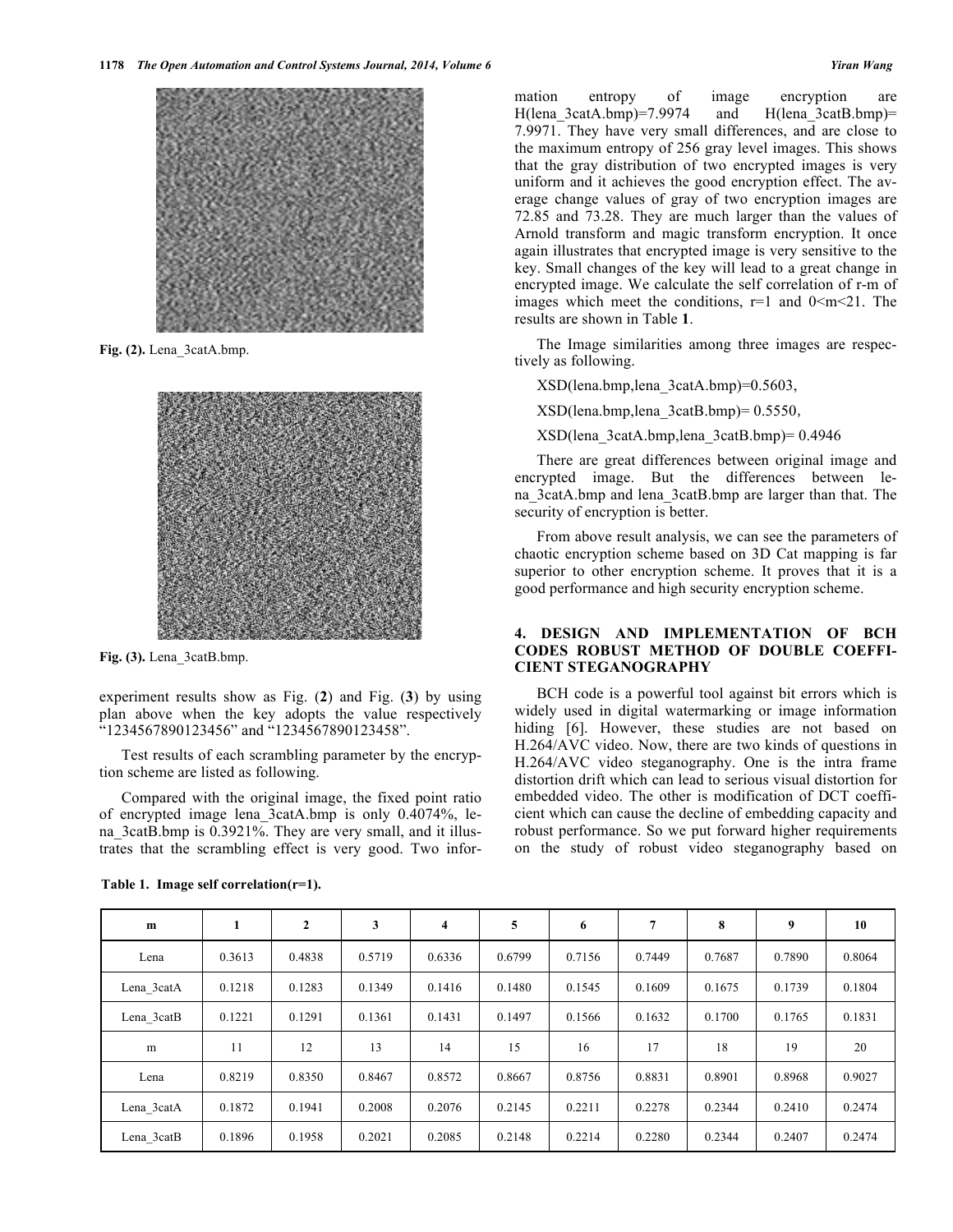H.264/AVC. In the paper, we use BCH code to achieve robustness against hidden bit errors.

# **4.1. Intra Frame Distortion Drift Prediction Model**

Distortion drift of a 4 x 4 luma block is passed on to its neighboring blocks by the edge pixel values embedding information. Similarly, the intra frame distortion drift can be avoided when we calculate current block prediction value not to adopt the edge pixels of adjacent blocks which hide the secret message. We give some conditions about adjacent blocks of the current block.

Condition 1 Right adjacent block  $\in \{0,3,7\}_{4\times 4} \cup \{0\}_{16\times 16}$ , The intra frame prediction mode of right adjacent block is 4 x 4 luma block of  $\{0,3,7\}$  or 16 x 16 macro block of zero.

Condition 2 Bottom-left adjacent block  $\in \{0,1,2,4,5,6,8\}_{4\times 4} \cup \{0,1,2,3\}_{16\times 16}$ , Nether adjacent block  $\in \{0,8\}_{4\times 4} \cup \{1\}_{16\times 16}$ . The intra-frame prediction mode of bottom-left adjacent block is 4 x 4 luma block of  $\{0,1,2,4,5,6,8\}$  or 16 x 16 macro block of  $\{0,1,2,3\}$ . Nether adjacent block is 4 x 4 luma block of  $\{0,8\}$  or 16 x 16 macro block of  $\{1\}$ Condition 3 Bottom-right adjacent block  $\in \{0,1,2,3,7,8\}_{4\times4} \cup \{0,1,2,3\}_{16\times16}$ , The intra frame prediction mode of bottom-right adjacent block is 4 x 4 luma block of  $\{0,1,2,3,7,8\}$  or 16 x 16 macro block of  $\{0,1,2,3\}$ .

If the current block satisfies the condition 1, block errors caused by embedded in the information could not pass to its right adjacent block through the rightmost pixel value because the column of pixel value is not used as a reference pixel [7]. If the current block satisfies the condition 2, block errors could not pass to its bottom-left adjacent block or nether block because the row of pixel value is not used as a reference pixel. If the current block satisfies the condition 3, block errors could not pass to its bottom-right adjacent block because the bottom-right pixel value is not used as a reference pixel. If all of the edge pixel values in adjacent blocks are not used as prediction of current block in the same way, the error caused by embedding secret information in adjacent block is not delivered to the current block [8]. For example, if f a 4 x 4 luma block simultaneously satisfies condition 1, 2and 3, the error caused by embedded information can't be transferred to the surrounding adjacent blocks. It can prevent the intra frame distortion drift through condition 1,2 and 3.

#### **4.2. Method of Analysis**

The method of double coefficient steganography gets the robustness by BCH coding, avoids distortion drift through the prediction mode selection and eliminates error by coupling coefficient. We discuss the principle of BCH code how to correct errors. Now we take BCH (7,4,1) as an example to analyze the changes of DCT coefficients when using BCH code and not using it. Suppose the secret information is '01100001', and it becomes '10001101010001' after  $BCH(7,4,1)$  code. The step size of weight is 29. When the data extracts from the network, the information is still

#### *Research on a Robust Method The Open Automation and Control Systems Journal, 2014, Volume 6* **1179**

'10001101010001' because it uses the BCH code. If not, the information is '00100001'. Embedded bit can be correctly extracted only 87.5%. It shows that BCH code has the very strong error correcting capability.

#### **4.3. Embedding and Extracting Process**

In embedding process, we first make decoding operation for H.264/AVC video received from network, obtain DCT coefficients and 4 x 4 block intra-frame prediction mode. Then according to the absolute value of DC and custom parameters threshold, we select alternative of embedded block. Based on the prediction model of adjacent blocks within a frame, embedded block is chosen to eliminate the intra frame distortion drift [8]. Now we judge whether the current block accords with conditions 1(or 2). If it meets the condition, coupling coefficients from HS are selected to do embedding operation. Then BCH code is embedded into coupling coefficient, and we need adjust the compensation coefficient in order to eliminate the error [9]. At last, DCT coefficients with embedded information are entropy recode to obtain the target embedded video. The specific embedding method is as following.

Step 1 Encode the information with BCH, and select embedded block.

Step 2 Choose a non-zero coefficient and block as the embedded block.

Step 3 Select a suitable coupling coefficient, and use modulation method to embed 1 bit into it.

In extracting process, we first carry on the decoding operation according to H.264/AVC video and get DCT coefficients and 4 x 4 block intra-frame prediction mode. IF the absolute value of DC is greater threshold, and prediction mode of adjacent blocks meets the condition 1 or 2, we will select appropriate DCT coefficients to extract the secret information [10].

#### **4.4. Analysis and Comparison of Experimental Results**

The method has been realized in JM which is an encoding and decoding software for H.264/AVC video standard. Test video has 300 frames and the encoding frame rate is 30 frames/sec. The interval is 15 and the quantization parameter is 28. The test video sequence is a resolution ratio of 176 x 144. "PSNR1" is the peak signal to noise ratio, which is composed of YUV video file and embedded video file. Because all of the embedded operation are carried out in luma block, PSNR1 is the average value of I frame, B frame and P frame of PSNR1. The survival rate is the ratio of correct extraction embedding bit number and total embedded bit number.

The experiment takes the recoding attacks as a examples to test BCH technology and non- distortion drift performance. We use QP=28,  $|Y_{00}| > 3$ , BCH (7,4,1) and the secret information embedding position is  $(\overline{Y}_{32}, \overline{Y}_{30})$ . Table 2. gives comparison of test results when the video named news was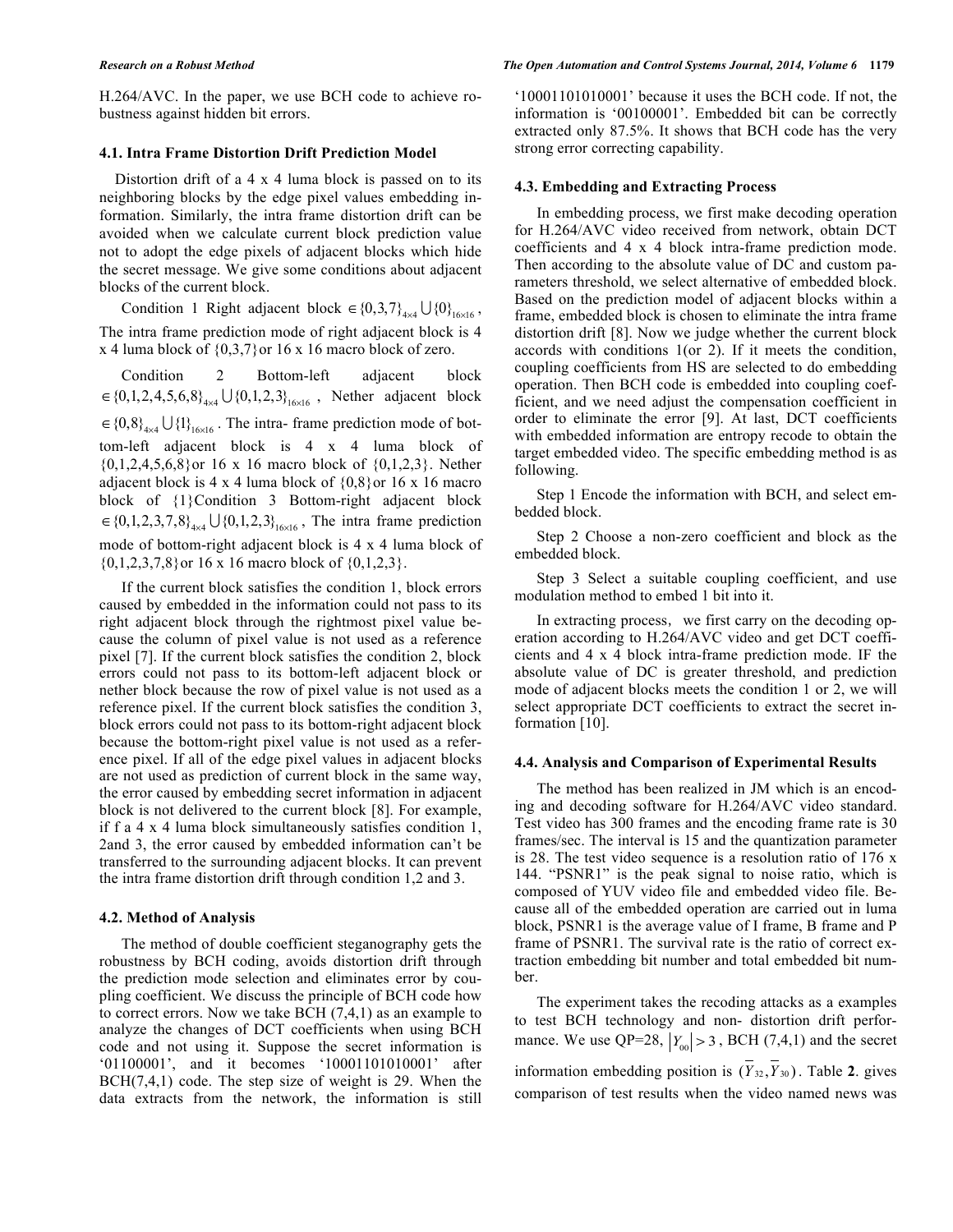| <b>BCH Code</b> | PSNR1 (dB) | The Survival of Non-use BCH Code (%) | The Survival of Use BCH Code (%) |
|-----------------|------------|--------------------------------------|----------------------------------|
| (7,4,1)         | 38.8       | 93.91                                | 99.34                            |
| (15,5,3)        | 39.41      | 94.05                                | 99.66                            |
| (15,11,1)       | 38.58      | 93.60                                | 98.04                            |
| (31,26,1)       | 38.8       | 93.66                                | 96.83                            |
| (63,7,15)       | 38.82      | 93.31                                | 100                              |

**Table 2. Performance comparison.**



**Fig. (4).** Performance Comparison of Different BCH Code.

encountered heavy attacks by using and not using BCH code. Experiments show that the average survival rate is 98.77% by using the BCH code. On the contrary it reaches 93.71%. and . The average PSNR1 is not less than 38.86 dB. We can see that the survival rate is significantly higher by using BCH code than the one which does not use the BCH code.

Fig. (**4**) shows the robustness of performance comparison with the use of different BCH codes. When the QP gets the value from 24 to 29, BCH code has strong error correcting capability. The results are consistent with the one in Table **2**. In several test codes, BCH (63,7,15) is the most powerful error correcting capability [11]. For BCH (n, K, t), t is more bigger, PSNR1 is lower, and error correction capability is more strong.

# **CONCLUSION**

Aiming at the image information transmitted in the network unsafe, we propose a new method which first encrypts images and then transmits them in network through the video steganography mode. In the selection of secure encryption algorithm, the paper presents some evaluation parameters to analyze the scramble and security. Results of experiment show that they are practical and effective. In order to prevent the loss of packet or frame, we advance a robust data hiding method which can use paired-coefficient and BCH code to recover error bit. The method takes the recoding and weight as an example to test the BCH code error recovery capability. The survival rate of embedded bit can increase at least 25% when using the method. On recoding, it can reach 100%. The process of extraction and embedding is simple and quick, and it can adapt to the real-time requirements of video.

#### **CONFLICT OF INTEREST**

The author confirms that this article content has no conflict of interest.

# **ACKNOWLEDGEMENTS**

This work is supported by basic and frontier project of Science and Technology Department of Henan province, China (no 142300410334), the funding scheme for young backbone teachers of colleges and universities in Henan Province, China.